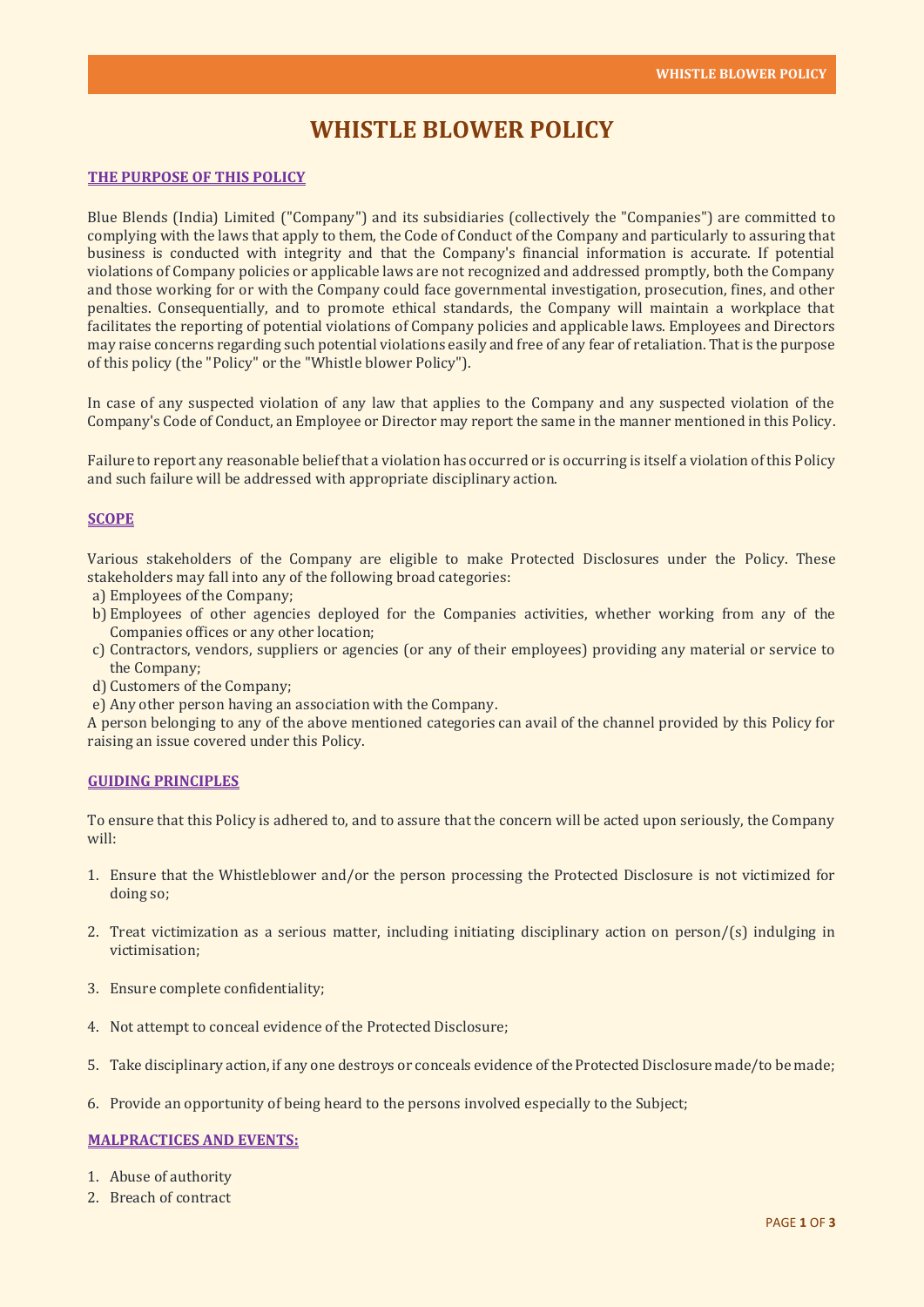- 3. Negligence causing substantial and specific danger to public health and safety
- 4. Manipulation of company data/records
- 5. Financial irregularities, including fraud or suspected fraud or Deficiencies in Internal Control and check or deliberate error in preparations of Financial Statements or Misrepresentation of financial reports
- 6. Any unlawful act whether Criminal/ Civil
- 7. Pilferation of confidential/propriety information
- 8. Deliberate violation of law/regulation
- 9. Wastage/misappropriation of company funds/assets
- 10.Breach of Company Policy or failure to implement or comply with any approved Company Policy

Policy should not be used in place of the Company grievance procedures or be a route for raising malicious or unfounded allegations against colleagues.

## **HOW TO REPORT**

A report of suspected violation may be made either with name or anonymously to: [blueblends.ho@gmail.com](mailto:blueblends.ho@gmail.com) or by sending a letter with name or an anonymously letter to the Company Secretary at: **BLUE BLENDS (INDIA) LIMITED**

2nd Floor, JBF House, Old Post Office Lane, Kalbadevi Road, Mumbai-400002 with a copy of such an e-mail or letter may also be sent to [blueblends.ho@gmail.com.](mailto:blueblends.ho@gmail.com)

If you have reason to believe that the Managing Director, the Director, Finance or the Company Secretary is involved in the suspected violation, your report may be made in sealed envelope to the Audit Committee of Company Board of Directors (the "Audit Committee") at:

**CHAIRMAN, AUDIT COMMITTEE BLUE BLENDS (INDIA) LIMITED** 2nd Floor, JBF House, Old Post Office Lane, Kalbadevi Road, Mumbai-400002 with a copy to [anandarya.compliance@gmail.com](mailto:anandarya.compliance@gmail.com)

If you have any complaint against the Chairman of the Audit Committee or the member of the Audit Committee, your report may be made in sealed envelope to Chairman, Blue Blends (India) Limited, 2nd Floor, JBF House, Old Post Office Lane, Kalbadevi Road, Mumbai-400002. Such complaints may also be made by e mail to [anandarya.compliance@gmail.com](mailto:anandarya.compliance@gmail.com)

A report should include maximum possible information about the suspected violation. Where possible, it should describe the nature of the suspected violation; the identities of persons involved in the suspected violation; a description of documents that relate to the suspected violation; and the time frame during which the suspected violation occurred. The named reporting person may be contacted for further information.

# **INVESTIGATIONS**

All reports under this Policy will be promptly and appropriately investigated by a Committee of Managing Director, Director, Finance & Company Secretary or Chairman of the Audit Committee or the Chairman, as the case may be, with assistance of such other person, as they deem fit and all information disclosed during the course of the investigation will remain confidential, except as necessary to conduct the investigation and take any remedial action, in accordance with applicable law. An investigation will be a neutral fact finding process with evidence. Everyone working for or with the Company has a duty to cooperate in the investigation of reports of violations. Failure to co-operate in an investigation, or deliberately providing false information during an investigation, will be the basis for disciplinary action. If, at the conclusion of its investigation, the Company determines that a violation has occurred, the Company will take effective remedial action commensurate with the nature of the offense. This action may include disciplinary action against the accused party, up to and including termination. Reasonable and necessary steps will also be taken to prevent any further violations of Company policy. Result of an investigation will be communicated to the complainant and may be disclosed to employees/public. Summary of all reports and actions taken will be tabled at Audit Committee meetings.